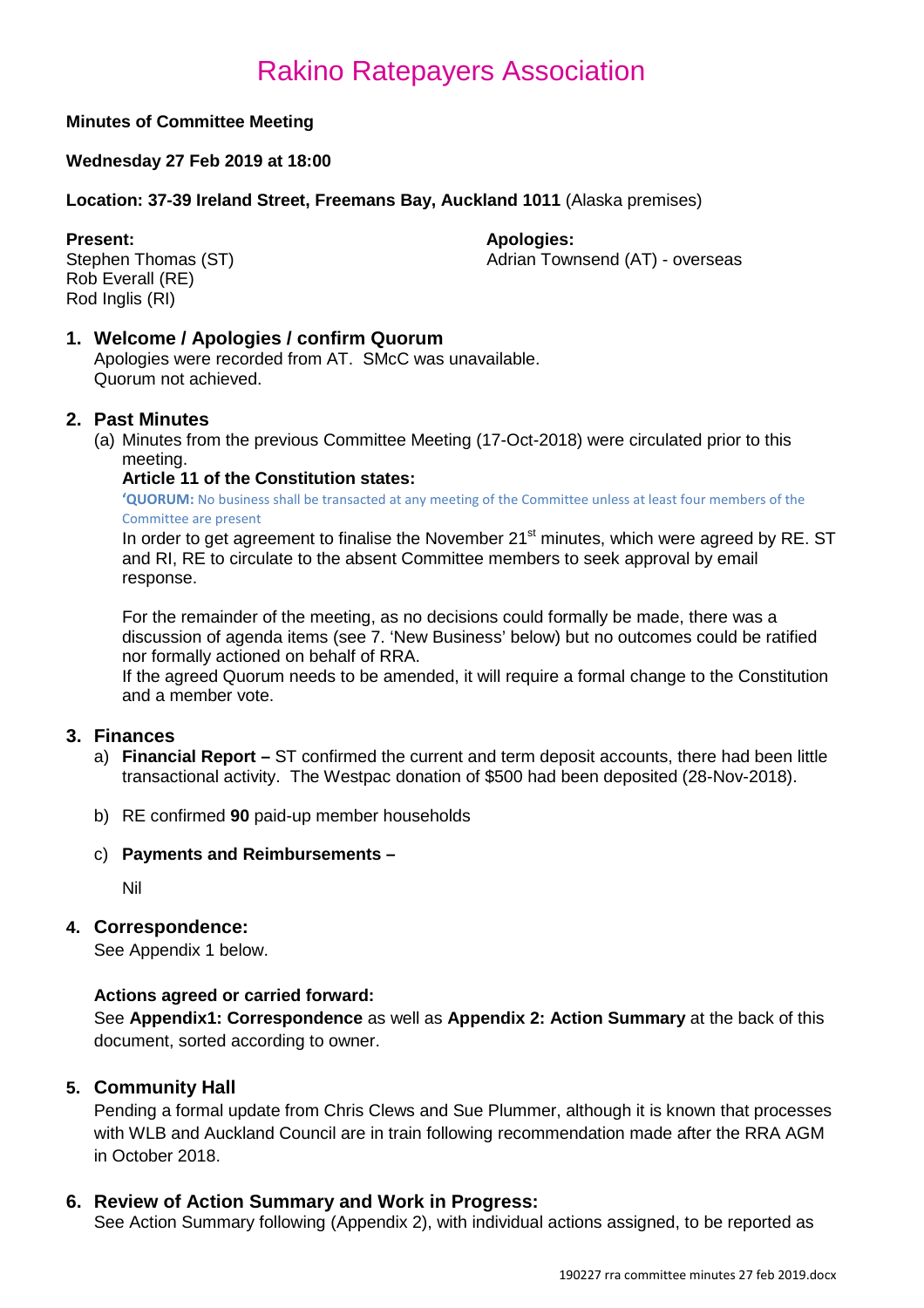indicated.

# **New Business:**

RE reported on the disappointment expressed by several parties that the customary lolly scramble and sports events had not taken place after the NYE run. RE had confirmed to complainants he had encountered that volunteers to run these events had been requested at the October AGM but no one had stepped forward.

■ Actions arising from the fire event in December – pending further discussion regarding taking up the offer of a tanker donation. ST favours establishing a public water tank reservoir in a central location (with RRA \$'s support), together with the provision of a stock of fire equipment. Action plan to be determined in conjunction with Hank Postmaa.

■ Dylan Hinchey wrote in seeking an RRA donation of \$1000 in support of buying native plants from the nursery to plant out on public land. ST advised that Stacey Thomas had offered to donate suitable plants to Dylan for this project at no cost from nursery stock.

■ ST and RI reported on a review meeting with Auckland Transport representatives and Belaire Ferries regarding the Supergold Card ferry ticket subsidy.

On Friday 15th February, Stephen and Rod met 2 representatives of AT and Adam from Belaire to discuss the possibility of introducing the Goldcard to the Rakino service.

Auckland Transport informed them that Goldcard is not run by AT but in fact the Ministry of Social Development (MSD) and the inclusion/exclusion of certain routes in the scheme is at their discretion. They pointed out that one of the purposes of the legislation was to bolster transport operators "off peak" numbers as well as offer pensioners free/subsidised travel .

**The RRA would need a formal remit from their members to approach MSD for a deliberation** (there is the possibility that the Rakino run is not deemed a commuter route and therefore excluded)

AT also pointed out the perverse effect (i.e. this has transpired on other routes) in that large numbers of retirees can joyride the service for a free harbour cruise, rather than genuine travel; as Belaire gets reimbursed up to a certain level, AT and Akl City may review their subsidies in light of the MSD contribution. At this point, they were unaware if it was possible to limit it to just Rakino Resident Goldcard holders

If declined, Adam pointed out as a backup that he was not averse to looking favourably on a Belaire discretionary discount for Goldcard holders on concession tickets.

■ The recent approach to host a large high price ticket event on Rakino was discussed, but it was agreed that the proposal was entirely unsuitable for the island facilities and would not be supported.

■ Auckland Transport Land (South Pacific Road) – has been mowed and cleared under a private initiative and looks fantastic – big thanks to those involved.

■ Council Waste Management tender – Council is launching a tender process for waste management on Rakino, and it is known that there is interest amongst islanders in making submissions to win the contract. RRA sits entirely outside of the process, but it was agreed that a general note to the community to ensure general awareness of the process being in hand would be appropriate.

**Inorganic Collection 2019 – from Tuesday 23 April, with waste to be placed roadside from 19-22<sup>nd</sup>** April only. RRA will circulate notice from Auckland Council (when made available) and encourage appropriate behaviour to avoid illegal tipping at the waste reception point in Home Bay beforehand.

RRA Committee seats – the Vice Chair position remains vacant.

RE also confirmed his decision to step down as Secretary from April for specific personal reasons. RI was aware of a couple of individuals who might be interested in serving on the Committee and it was agreed he should approach them and encourage them to come along to the next meeting.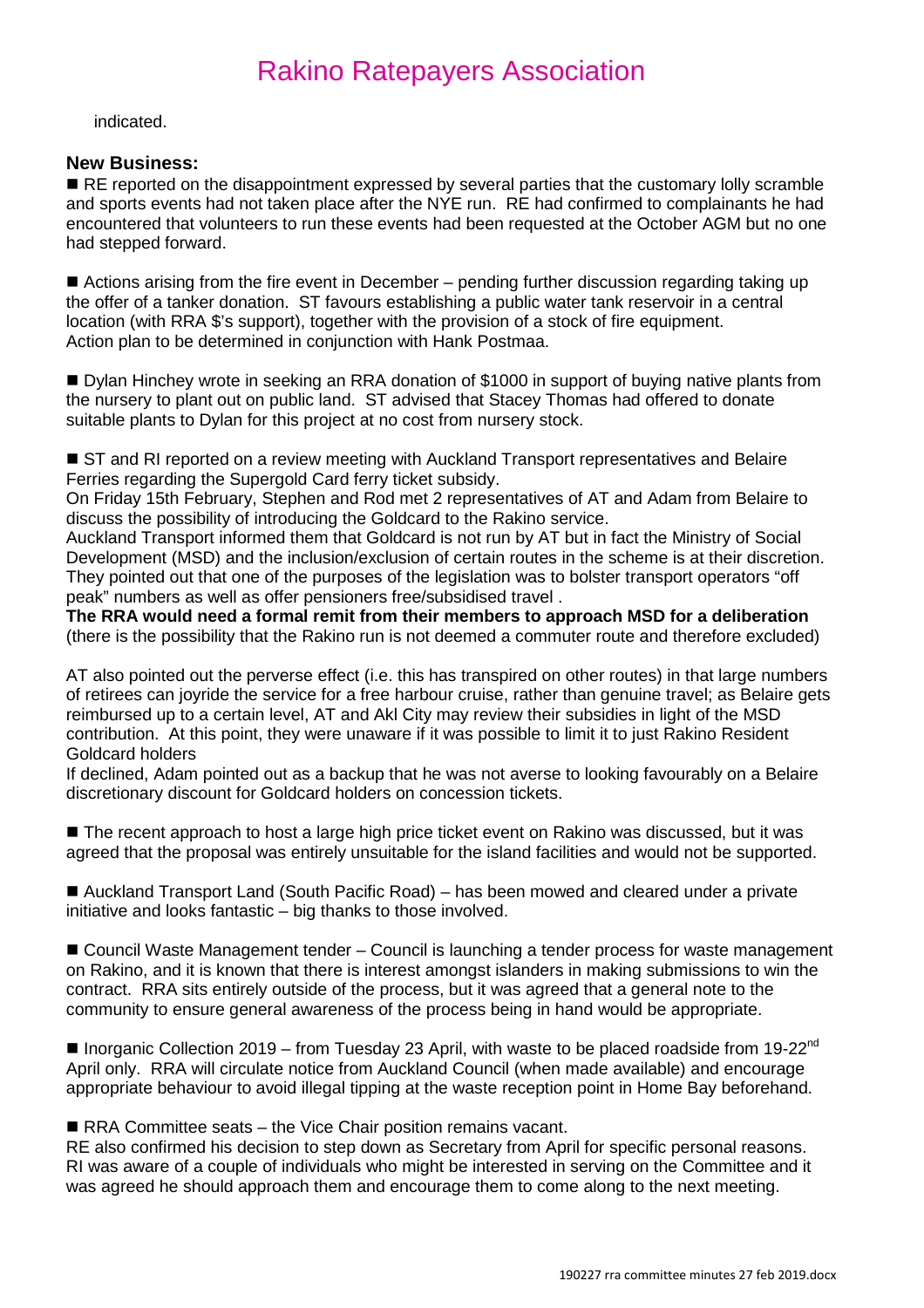# **7. Next Meeting Dates:**

Wednesday 20<sup>th</sup> March at 18:00 (Alaska premises in Freemans Bay)

The meeting closed at 19:15.

**NB: Future Committee absences and apologies already notified:** Nil

Meetings default to the third **Wednesday** each month, unless by prior change, starting promptly at 6:00 pm please diarise.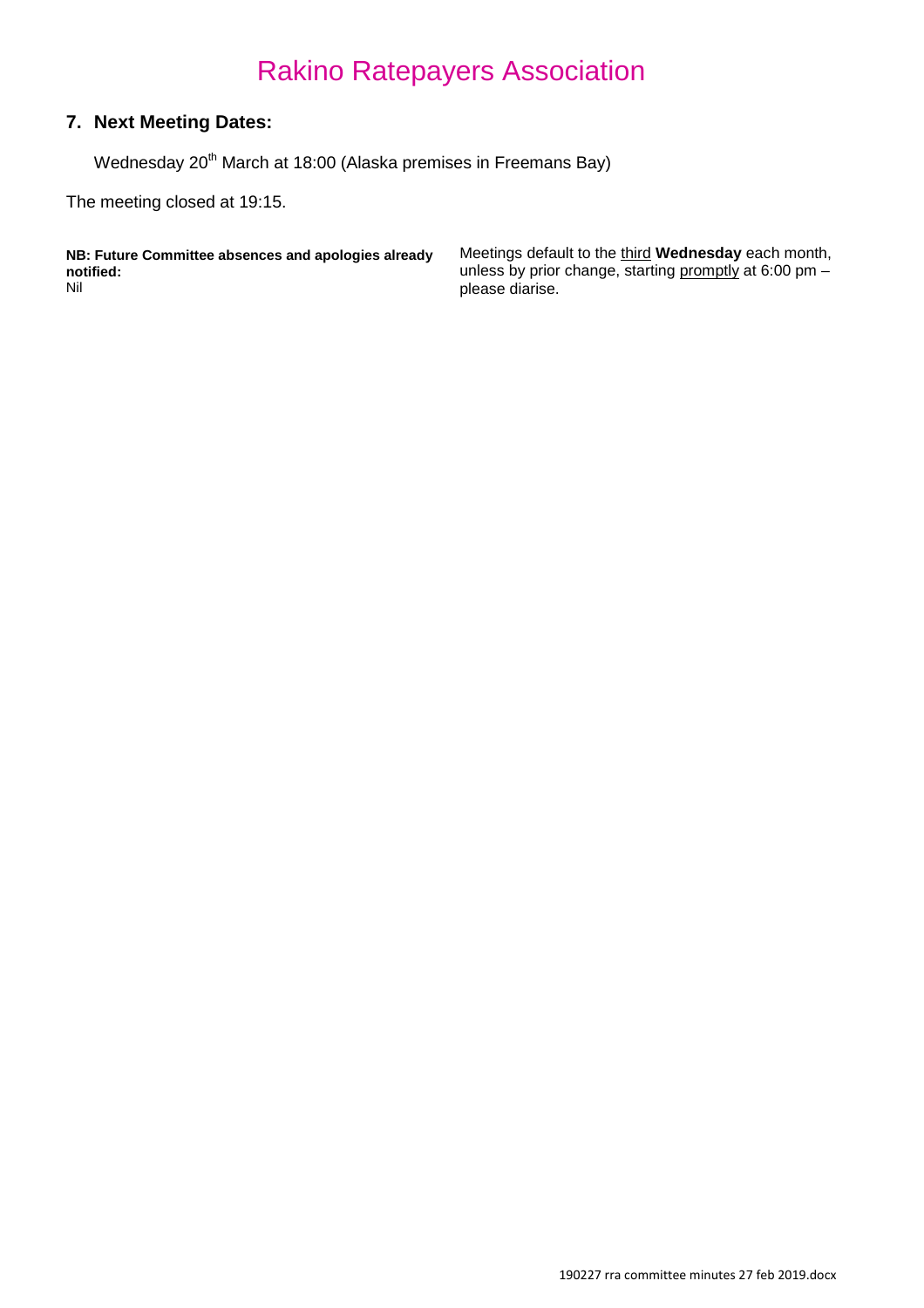### **Appendix 1: Correspondence to Secretary - Summary since last meeting (key items only)**

#### **23-26-Nov-2018**

ST confirmed completion of arrangements for Term Deposit of RRA funds. RE second signed to complete establishment on line.

# **27-Nov-2018**

Correspondence with Cherie Howie of NZ Herald over arrangements for her to visit the island on 12<sup>th</sup> December to do an article on long term permanent residents. Supported by Kevin Hester and Dylan Hinchey.

**ACTION: Acknowledged – link to on line article – also print articles[. https://www.nzherald.co.nz/index.cfm?objectid=12180903&ref=twitter](https://www.nzherald.co.nz/index.cfm?objectid=12180903&ref=twitter)**

#### **05-Dec-2018**

Communication with Todd Elder, Area Planner with Waiheke Local Board – Council visit to Rakino on 10-December.

**ACTION: RE not available – referred to Steve McCrone and Chris Clews – outcome?**

#### **11-Dec-2018**

Correspondence with Blair Nicholson (started with John Macculoch, widened to include RRA) about organising a high-end paid event for 1000 guests on the island for March 2019. John declined as the event outline was judged unsuitable for his property.

**ACTION: RE advised it would be tabled for the Committee at next meeting.** 

### **11-12-Dec-2018**

Note to full RRA circulation from SMc following the fire at Jim McIvor's home (9<sup>th</sup> December), acknowledging the efforts of the first responders in minimising further damage.

#### **ACTION: Issued**

# **Dec-2018**

There was a volume of correspondence regarding the ability to cope with the outbreak of fire on the island  $(9<sup>th</sup> December)$ , and a number of suggestions put forward from a number of quarters about recommended actions and additional equipment (not summarised here).

Hank and Bev submitted a formal report on the event – 24 December.

Circulated to Committee 28-Dec.

RE debriefed with Hank and Bev and reported to the Committee for a review and recommendations to be considered.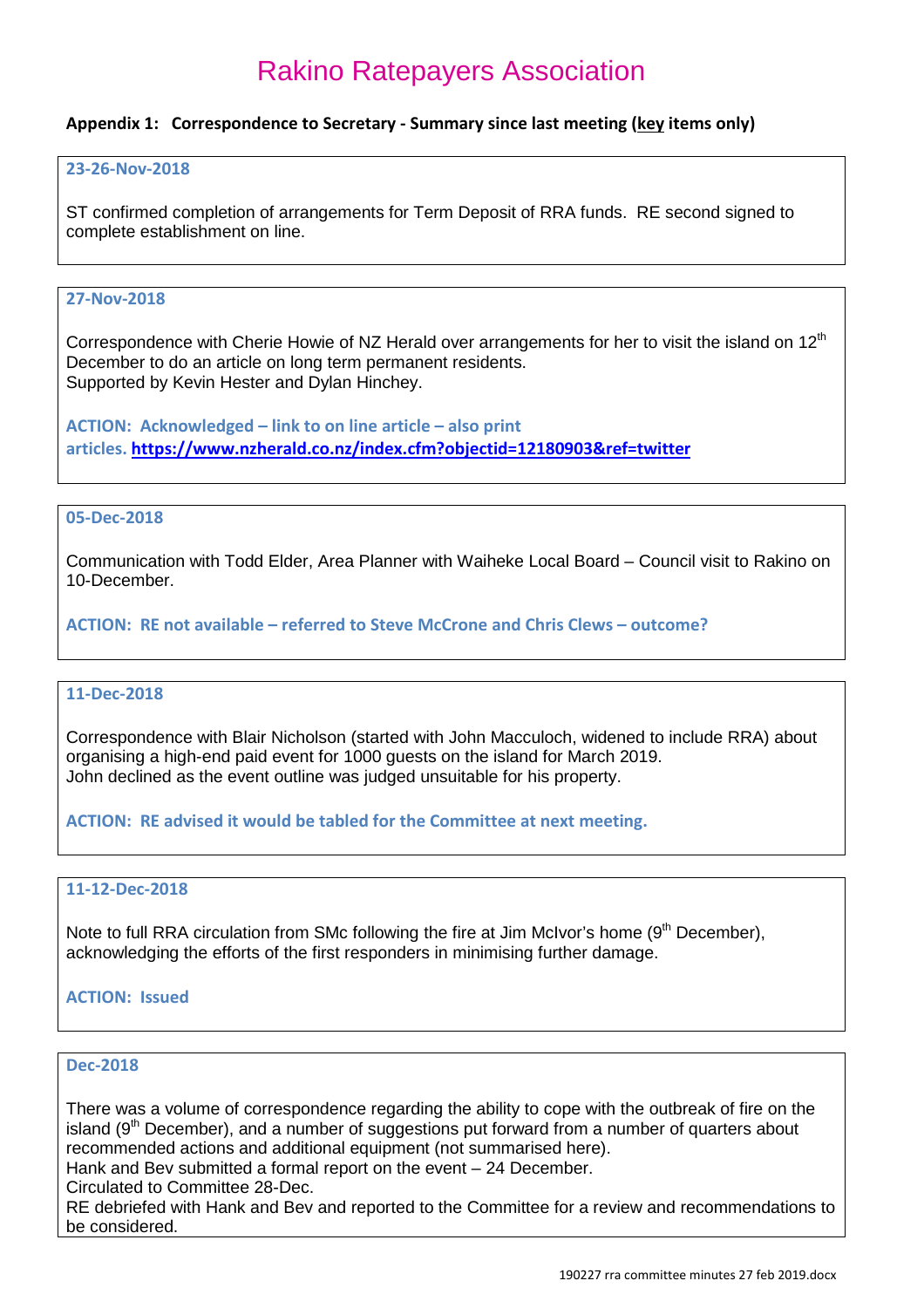# **ACTION: Acknowledged**

# **05-Jan-2019**

Grainneog folk gig held on Rakino – poorly attended – AT waived the \$100 Hall fee as a consequence (email of  $8<sup>th</sup>$  Jan refers).

# **ACTION: None**

#### **25-28-Jan-2019**

Request from Kevin Hester for guidance on supplies of Rhamnus poison. John Mackenzie confirmed this was in hand with the Council.

#### **ACTION: pending confirmation that poison has been restocked**

# **Feb-2019**

Correspondence with Auckland Transport to convene a review with Belaire of the service and also to investigate the position on Super Gold Card fares. Meeting planned for  $15<sup>th</sup>$  Feb. Attended by ST (RE unavailable), RI, and invited Kevin Wragge.

# **ACTION: ST to report**

# **11-Feb-2019**

RRA circulation bulletin seeking additional accommodation available for DoC contractors working on weed eradication.

# **ACTION: Completed**

# **Feb-2019**

Correspondence with Council team regarding arrangements for next Inorganic Collection.

Council is also putting the waste management contract out to tender and several parties on the island are expected to bid for it under the new procurement plan.

**ACTION: awaiting Inorganic details to circulate, and assist in general communication process.**

# **Member Registrations since last update:**

**90 paid-up households in this subscription year 2018-9.**

**This includes some first-time registrations; there are still renewals outstanding.**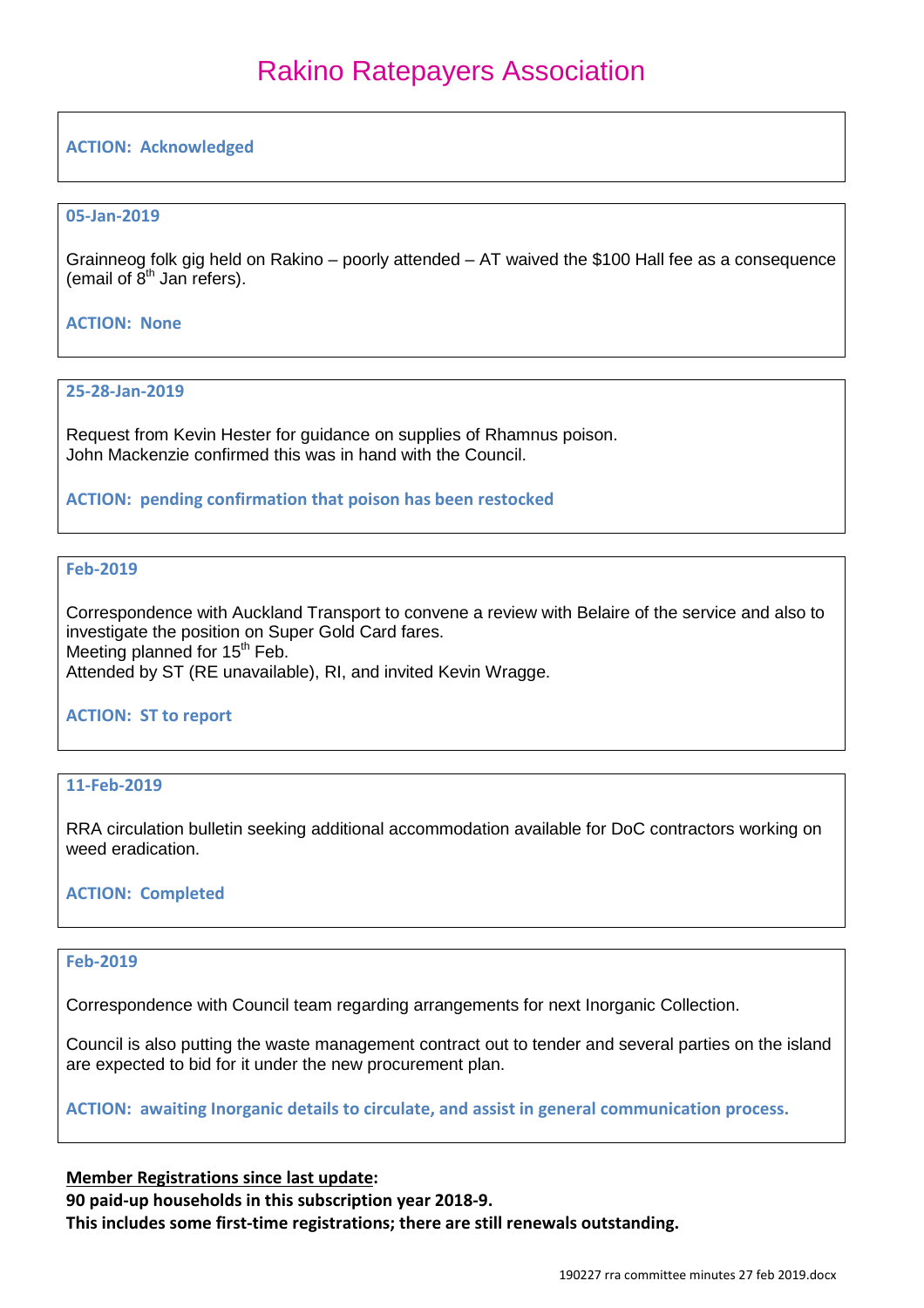# **Appendix 2: Overall Action Summary and Work in Progress for monthly reporting and review**

| Investigate grant options for seating at viewpoints (carried forward)                                                                                                                                                                                  | <b>ALL</b>                                            |
|--------------------------------------------------------------------------------------------------------------------------------------------------------------------------------------------------------------------------------------------------------|-------------------------------------------------------|
| Also consider island public tracks in reserves which exist (and are mapped) but are not<br>published and thus unknown to most people, and where work may be necessary to<br>improve access, such as off Askew Avenue.                                  |                                                       |
| Include consideration of bicycle track options.                                                                                                                                                                                                        |                                                       |
| Assemble calendar of annual community funding rounds and points of<br>contact/reference.                                                                                                                                                               |                                                       |
| Consider any projects which might merit funding applications, for further discussion in<br>Committee.                                                                                                                                                  |                                                       |
| Social calendar to be developed.                                                                                                                                                                                                                       | <b>AT</b>                                             |
| Review of Rakino Budget data sourced from AKL Council - this also fits with the<br>formation of a Funding/Grant Sub-Committee.                                                                                                                         | <b>Committee</b>                                      |
| Maintain ongoing engagement with Gulf Islands Trust                                                                                                                                                                                                    | <b>Committee</b>                                      |
| Role of Vice Chair vacant - appointment to be progressed and resolved                                                                                                                                                                                  | <b>Committee</b>                                      |
| Role of Secretary will be vacant with effect from April - RE to be replaced                                                                                                                                                                            | <b>Committee</b>                                      |
| Determine potential relationship with Foundation North and the G.I.F.T. grants ongoing.                                                                                                                                                                | <b>Committee (ST</b><br>and RI)                       |
| Community Hall/Wharf Building options.<br>Chris Clews to continue efforts to secure funding for remedial works as outlined in the<br>Tonkin&Taylor report. ST to liaise.                                                                               | <b>Community Hall</b><br><b>Sub-Committee</b><br>+ ST |
| Fire Equipment<br>Liaise with Hank and Bev regarding offer of donation of a replacement water<br>tanker<br>Progress fire training<br>Progress renewal of rego on Fire Lords                                                                            | Hank & Bev<br>Postmaa /<br><b>Committee</b>           |
| Advise if recent Licence payment to DoC might be refunded, based on their feedback?                                                                                                                                                                    | <b>John Mackenzie</b>                                 |
|                                                                                                                                                                                                                                                        | John MacKenzie                                        |
| Develop overview of Environmental priorities for Rakino, to include Rhamnus strategy<br>(in conjunction with DOC).<br>Update on alternative funding for Pest Monitoring.                                                                               |                                                       |
| Potential for weed and gorse intervention at Wharf?                                                                                                                                                                                                    | <b>John Mackenzie</b>                                 |
| Re-provision Rhamnus poison supplies via DoC, including dispenser (defective) and<br>plastic bottles                                                                                                                                                   | <b>John Mackenzie</b>                                 |
| Potential to create an "Idiot's Guide" version of the Ecological Survey for general<br>circulation to encourage take up. John asked to consider this.                                                                                                  | John Mackenzie /<br><b>Committee</b>                  |
| <b>Auckland Transport &amp; Belaire Ferries</b><br>Meeting to be convened with AT (Christine Herbert) and BF (Adam Tallentire) to review<br>passenger services and validate current position regarding Super Gold Card fares.                          | <b>RE &amp; SMcC</b>                                  |
| Escalation of roading and drainage issues to Akl Transport, already instigated privately<br>(see correspondence section appended).<br>A fresh complaint lodged in July (Woody Bay Road) and acknowledged by Akl Transport<br>- but still not repaired. | <b>SMcC</b>                                           |